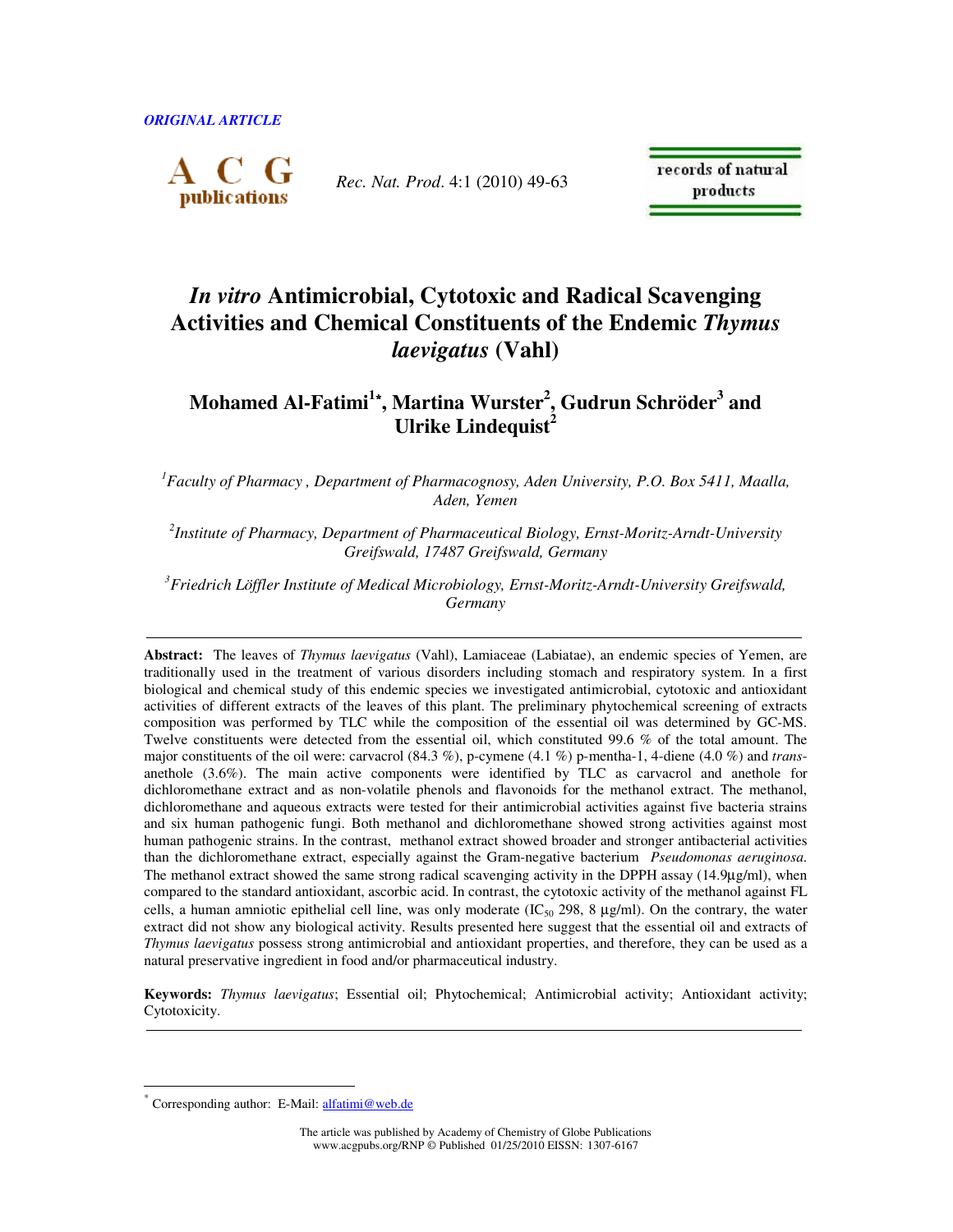#### **1. Introduction**

The genus *Thymus* which belongs to the family Lamiaceae (Labiatae) includes 350 species widespread all around the world. Several studies investigated earlier the chemical compositions of the essential oils of numerous species of the *Thymus* genus and focused on their antimicrobial activities [1-5]. Recently, the essential oils of various species of the *Thymus* genus have been screened for their traditional indigenous uses and investigated intensive as promise sources of antibacterial, antifungal, antioxidant and other natural products. Therefore, several EOs of the *Thymus* species have been studied to investigate their chemical composition and antimicrobial activities [6-21]. The most species of *thymus* contain phenolic monoterpenes, thymol and/or carvacrol. Therefore, various species studied for their antioxidant activities [16-27]. Comparison to the EOs, only few extracts from the used parts of the genus species was studied to investigate their biological and chemical properties [19-23, 28-31].

In the flora of Yemen, this genus is represented by only the species *Thymus laevigatus* (Vahl) (Lamiaceae, Labiatae), which is endemic to Yemen. It occurs in the higher mountains in North Yemen in Haggah (2500 m) and in Dhamar (2200 m) [32]. The Yemeni local name of the plant is Za'tar. In Yemeni folk medicine, the fresh and dried leaves of *Thymus laevigatus* are used as powder in warm milk, sesame oil or olive oil to treat different stomach diseases, cough, tonsillitis, pharangitis, and renal colic [33].

In continuation of our research program to investigate the properties of ethnopharmacological used Yemeni plants [34-35], we report here for the first time some chemical and biological properties of the Yemeni endemic plant, *T. laevigatus*. In this study, the essential oil obtained from *T. laevigatus* was analyzed for its chemical composition was investigated. In addition, the extracts of the dried leaves of this plant were studied for their antimicrobial, antioxidant and cyotoxicty activities and screened for their phytochemical characters using TLC method. To the best of our knowledge, no literature information is available on the chemical compositions and biological activities of the EOs or extracts of the Yemeni endemic *Thymus laevigatus*. Therefore, this work is the first report about the chemical compositions of the essential oil and the antimicrobial, antioxidant and cytotoxic activities of the leaves extracts of the plant.

#### **2. Materials and Methods**

#### *2.1. Plant Material*

The leaves of *Thymus laevigatus* were collected in March 2009 from Haggah, North Yemen, (Mountain, altitude 2500 m). The collected plant was taxonomically identified at the Pharmacognosy Department Aden University, Aden, Yemen. A voucher specimen (MAF-H 001) of the plant material has been deposited at the Pharmacognosy Department, Aden University, Yemen.

#### *2.2. Extraction*

#### *2.2.1. Dried leaves extraction*

The *T. laevigatus* leaves were allowed to air dry and afterwards pulverized in grinder. Thirty grams of the fine pulverized materials were successively extracted with 300 ml of dichloromethane, 300 ml of methanol and 300 ml of water at room temperature for 8 h. After that the extracts were concentrated under reduced pressure at 40 °C, freeze dried and stored in exsiccator until use.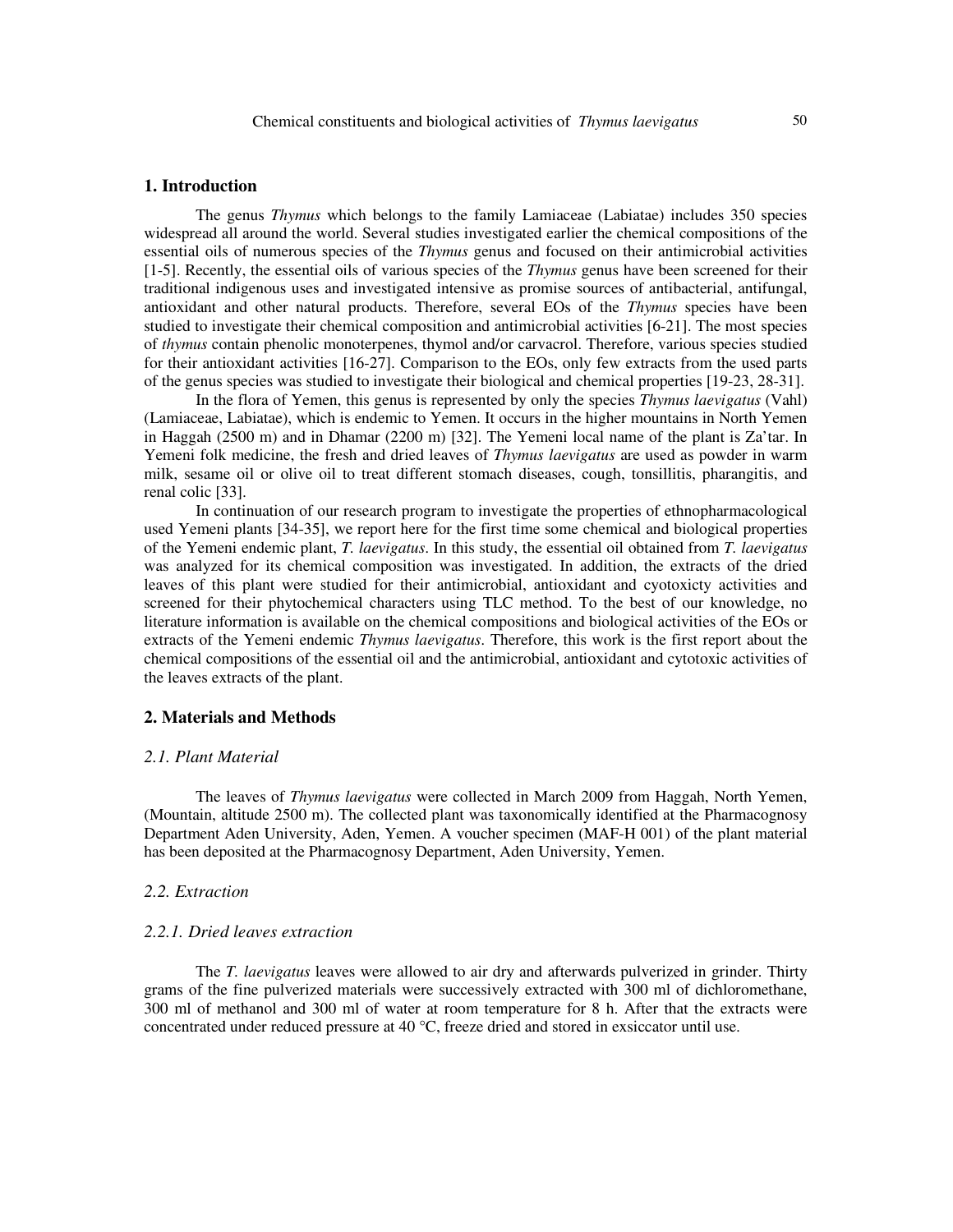# *2.2.2. Essential oil extraction*

Dried leaves (15 g) of *T. laevigatus* were hydrodistilled for 3 h in a Clevenger type apparatus according to European Pharmacopoeia. The oil yield was calculated on a dry weight basis by moisture free. The obtained essential oil was subsequently dried over anhydrous  $Na_2SO_4$  and stored at 4 °C before analysis. The essential oil was subjected to GC-MS analysis.

# *2.3. Determination of chemical compositions*

#### *2.3.1. Gas Chromatography-Mass Spectrometry for essential oil*

Analytical GC-MS system consisted of an Agilent® G1530 N gas chromatograph and a mass selective detector (Agilent® G2588 A Network MSD). Injection was done with Agilent® G2613A, Series Injector (Split 1:20 at 250 C, 2.0 µL; carrier gas: helium 1.0 mL/min (60 kPa) at 110°C; pressure rise: 6 kPa/min). The MS operated in the electron impact mode with ionization energy of 70eV. The oven program started with 1min at 70°C, the oven temperature was increased at 3°C/min to 220°C. Full scan mass spectra were acquired from 35-350 *m/z* at a rate of 4.51scans/s and with a 5.00 min solvent delay. Chromatography was performed using a 30 m DB-5MS column (J&W Scientific, Folsom, USA) with 0.25 mm i.d. and 0.25 µm film thickness. The detected compounds were identified by processing of the raw GC-MS data with ChemStation G1701CA software and comparing with NIST mass spectral database 2.0 d (National Institute of Standards and Technology, Gaithersburg, USA) and from retention times and mass spectra of standard compounds. Relative amounts of detected compounds were calculated based on the peak areas of the total ion chromatograms (TIC).

#### *2.3.2. Phytochemical screening for the extracts*

The screening of the chemical constituents was carried out with the extracts of the *Thymus laevigatus* leaves, using chemical reagents and thin layer chromatography (TLC) methods according to the methodology suggested by Wagner [36].

#### *2.4. Determination of antimicrobial activities*

#### *2.4.1. Microorganisms*

The following bacterial strains were employed in the screening: *Staphylococcus aureus*  (ATCC 29213), *Bacillus subtilis* (ATCC 6059), *Escherichia coli* (ATCC 25922), *Pseudomonas aeruginosa* (ATCC 27853) and *Micrococcus flavus* (SBUG 16). As fungal strains *Candida maltosa*  (SBUG 17), *Candida albicans* (ATCC 90028), *Candida krusei* (ATCC 90878), *Aspergillus fumigatus*  (13550/99), *Trichophyton mentagrophytes* (05/2004) and *Absidia corymbifera* (100798) were used. The SBUG strains were obtained from the strain collection of the Institute of Microbiology (SBUG) and the strains 13550/99, 05/2004 and 100798 from the Friedrich-Loeffler-Institute of Medical Microbiology of the Ernst-Moritz-Arndt-University Greifswald, Germany.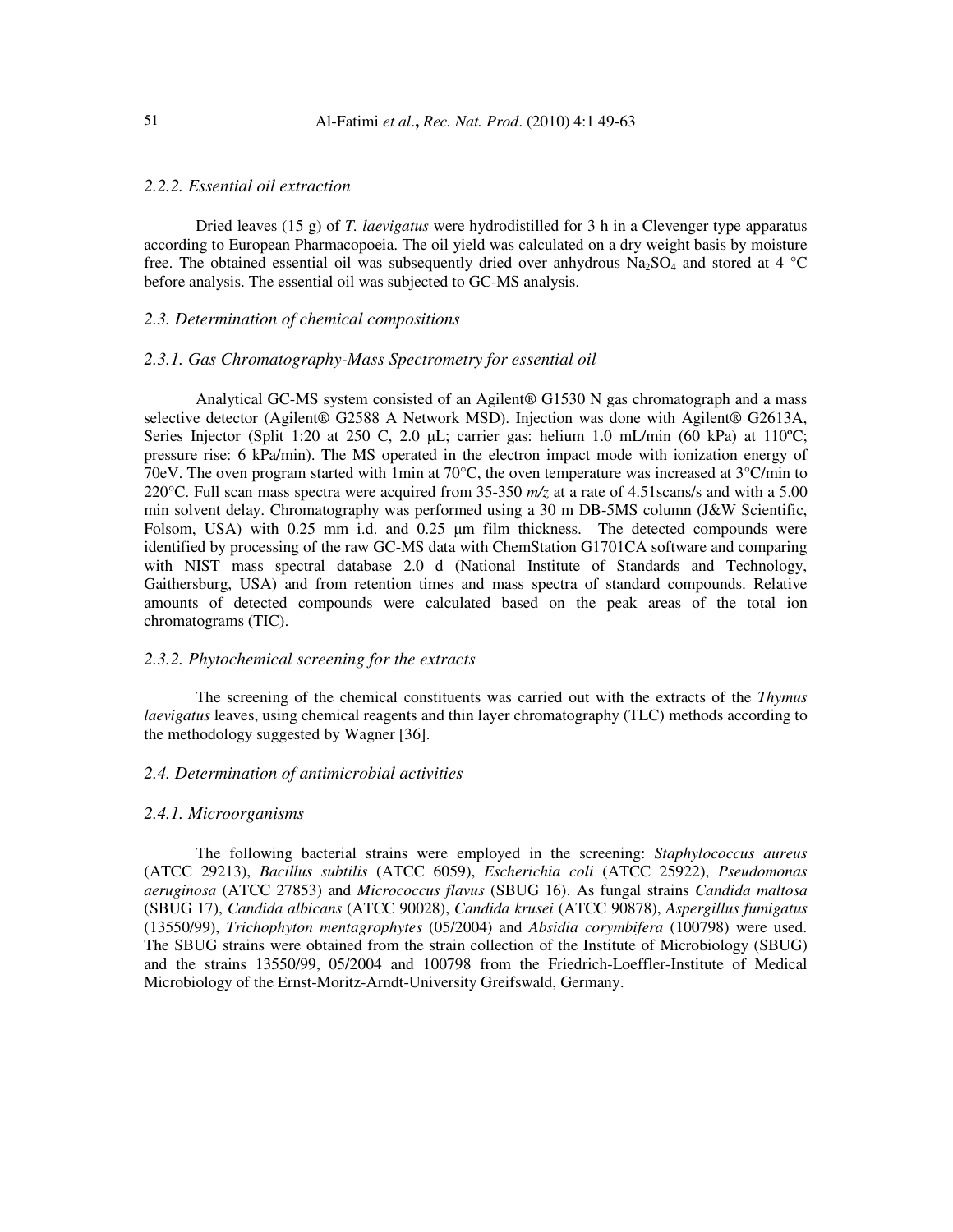# *2.4.2. Antimicrobial assays*

#### *2.4.2.1. Agar diffusion method*

Modified agar diffusion method [37] was used to determine antibacterial and antifungal activities. The bacterial cell suspension was prepared from a 24 h culture and adjusted to an inoculation of  $1 \times 10^6$  colony forming units per ml. Sterile nutrient agar (Immunpräparate, Berlin, D, 26 g agar/l distilled water) was inoculated with bacterial cells (200 µL of bacterial cell suspension in 20 mL medium) and poured into dishes to give a solid medium. Yeasts and hyphomycetes  $(1\times105 \text{ colony})$ forming units per mL) were inoculated into sterile Mueller-Hinton-agar (Becton Dickinson, Heidelberg) according to DIN E 58940-3 [38] for the agar disc-diffusion assay. Forty microliters of test material (equivalent to 2 mg of the dried extract), dissolved in the same solvent which was used to prepare the tested extract, were applied on sterile paper discs (6 mm diameter, Schleicher and Schuell, D, ref. no. 321860). Ampicillin, gentamicin and nystatin were used as positive control, and the solvents dichloromethane and methanol as negative control. The solvents were allowed to evaporate in a stream of air. The discs were deposited on the surface of inoculated agar plates. Plates were kept for 3 h in refrigerator to enable prediffusion of the substances into the agar. Plates with bacteria were incubated for 24 h at 37 °C, plates with yeasts for 48 h at 36 °C and plates with hyphomycetes for 72 h at 30 °C. Inhibition zone diameters around each of the disc (diameter of inhibition zone plus diameter of the disc) were measured and recorded at the end of the incubation time. An average zone of inhibition was calculated for the three replicates.

# *2.4.2.2. Broth micro-dilution assay for minimum inhibitory concentrations (MIC)*

The broth micro-dilution method described by Mann and Markham [39] with modifications was used to determine the MIC of extracts against the five standard bacteria strains. With sterile round-bottom 96-well plates, duplicate two-fold serial dilutions of extract (100 µL/well) were prepared in the appropriate broth containing 5 % (v/v) DMSO to produce a concentration range of 1000 to 50 µg of extract/mL. Two-fold dilutions of ampicillin were used as a positive control. A bacterial cell suspension (prepared in the appropriate broth) of 100  $\mu$ L, corresponding to 1  $\times$  106 CFU/mL, was added in all wells except those in columns 10, 11 and 12, which served as saline, extract and media sterility controls, respectively. Controls for bacterial growth without plant extract were also included on each plate. The final concentration of bacteria in the assay was  $5 \times 105$  CFU/mL. The final concentration of extracts ranged between 1000 to 50 µg/mL. Plates were then incubated at 37 °C for 18 h overnight. After incubation, the MIC of each extract was determined as the lowest concentration at which no growth was observed in the duplicate wells. Twenty microliters of a *p*-iodonitrotetrazolium violet solution  $(0.04 \%, w/v)$  (Sigma, USA) was then added to each well. The plates were incubated for a further 30 min, and estimated visually for any change in color from yellow to pink indicating reduction of the dye due to bacterial growth. The highest dilution (lowest concentration) that remained yellow corresponded to the MIC. Experiments were performed in duplicate.

# *2.5. Determination of radical scavenging activity*

The free radical scavenging activity was measured by using 1, 1-diphenyl-2-picryl-hydrazyl (DPPH) assay. Qualitative determination was done as described in [40]. Quantitative estimation was carried out according to the method of [41]. The reaction mixture contained 500  $\mu$ L of test extract and 125 µL of DPPH in ethanol. Different concentrations of test samples (10, 50, 100, 500 and 1000 µg/mL) were prepared while the concentration of DPPH was 1mM in the reaction mixture. These reaction mixtures were taken into Eppendorf tubes and incubated at 37 °C for 30 min, the absorbance was measured at 517 nm. Percent radical scavenging activity by sample treatment was determined by comparison with ethanol treated control group. Ascorbic acid was used as positive control. The DPPH radical concentration was calculated using the following equation: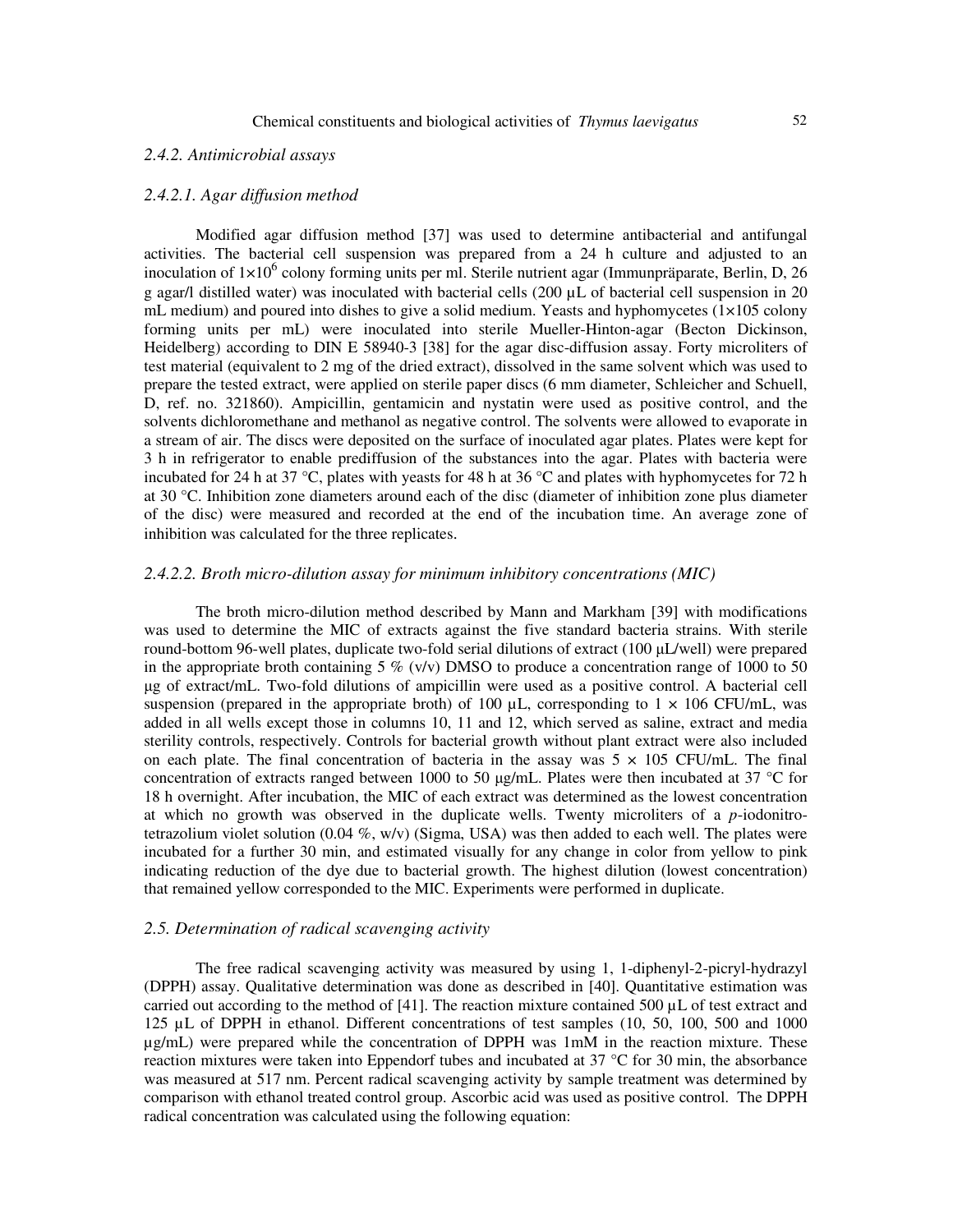Radical scavenging activity (%) =  $\text{Abs}_{\text{control}}$  -  $\text{Abs}_{\text{sample}}/\text{Abs}_{\text{control}} \times 100$ 

# *2.6. Cytotoxicity assay*

The cytotoxicity was measured by the neutral red uptake assay [42] using FL-cells, a human amniotic epithelial cell line [43]. Only living cells are able to take up and accumulate neutral red. FLcells were cultivated in a 96-well microtiter plate (105 cell/mL EAGLE-MEM, Sifin, Berlin, D, 150  $\mu$ L/well) at 37 °C in a humidified 5 % carbon dioxide atmosphere. The EAGLE-MEM was completed by l-glutamine (0.10 g/L), HEPES (2.38 g/L), penicillin G (105 IE/L), streptomycin sulphate (0.10 g/L) and FCS (Gibco, 80.0 mL/L). After 24 h 50 µL of the extract solution (extract dissolved in ethanol under stirring in ultrasonic bath for 5 min and then diluted with MEM: test mixture) or medium with equal amounts of ethanol (control) were added. After a further incubation for 72 h cells were washed three times with phosphate buffered saline solution. One hundred microliters of neutral red solution (SERVA, 0.3% in EGLE-MEM) were added per well. The cells were then incubated for 3 h at 37 °C, followed by another three times washing with PBS. One hundred microliters of a solution of acetic acid (1 %, v/v) and ethanol (50 %, v/v) in distilled water were added. After shaking for 15 min, the optical density was measured at 540 nm with an ELISA-Reader HT II (Anthos Labtec Instruments Salzburg, A). The mean of four well measurements for each concentration was determined  $(n = 3)$ .

# **3. Results and Discussion**

#### *3.1. Chemical composition of the essential oil*

In the course of our screening for the biological and pharmacological activities of natural products from Yemen, the endemic plant *Thymus laevigatus*, used in Yemeni traditional medicine, was evaluated. Hydrodistillation of the dried leaves of *Thymus laevigatus* offered the essential oil in a yield of 0.41 % on dry weight basis. The obtained oil had a yellow colour and a pleasant smell. The composition of the EO is presented in Table 1. The GC-MS analysis of the oil allowed the identification of twelve compounds which accounted for 99.6 % of the oil (Table 1). There have been no reports on GC-MS analysis of the EO.

| RI   | Compounds <sup>a</sup>               | Content $%$ |  |  |
|------|--------------------------------------|-------------|--|--|
| 987  | $\beta$ -Pinene                      | 0.1         |  |  |
| 1007 | p-Mentha-1,3-diene                   | 0.2         |  |  |
| 1015 | p-Cymene                             | 4.1         |  |  |
| 1041 | p-Mentha-1,4-diene                   | 4.0         |  |  |
| 1146 | <b>Borneol</b>                       | 0.8         |  |  |
|      | $p-(1-Propenyl)$ anisole (=Anethole) |             |  |  |
| 1271 |                                      | 3.6         |  |  |
| 1295 | Carvacrol                            | 84.3        |  |  |
| 1358 | Carvacryl acetate                    | 1.1         |  |  |
| 1462 | $\alpha$ -Caryophyllene              | 0.6         |  |  |
| 1541 | $\alpha$ -Bisabolene                 | 0.3         |  |  |
| 1581 | Spathulenol                          | 0.4         |  |  |
| 1690 | $(Z,E)$ -Farnesol                    | 0.1         |  |  |
|      | Total identified                     | 99.6        |  |  |

**Table 1.** Chemical composition of essential oil of the leaves of *Thymus laevigatus*

<sup>a</sup>Compounds listed in order to their elution on the DB-5 column

Retention indices on the DB-5 column relative to C10-C20 *n*-alkanes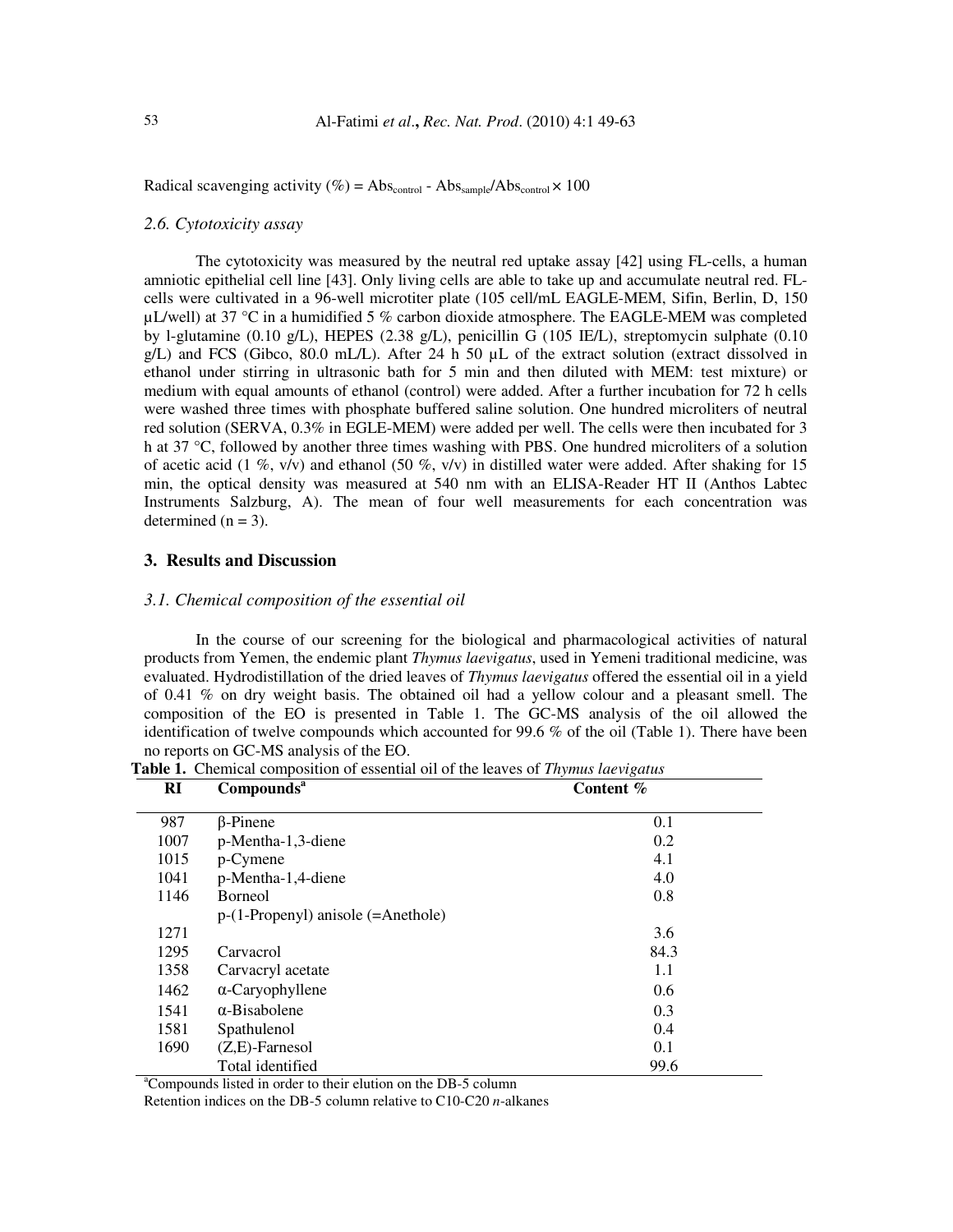The essential oil from *T. laevigatus* showed a high content of oxygenated monoterpenes (86.2%) and low contents of monoterpene hydrocarbons (8.4%), sesquiterpene hydrocarbons (0.9%), and oxygenated sesquiterpenes (0.5%). Also worth noting, we detected one phenylpropanoid derivative p-(1-propenyl) anisole (anethole) (3.6 %), which found for the first time in the EOs of the species of *Thymus* genus (Table 2). The sesquiterpenes fraction attained lower amount (1.4%) in the oil, two sesquiterpene hydrocarbon compounds α-caryophyllene (0.6 %), α-bisabolene (0.3 %) and two alcohol sesquiterpenes spathulenol (0.4) and farnesol (0.1%). The essential oil was characterized by the content of the hydrocarbone monocyclic monoterpenes, p-cymene (4.1 %), the precursor of carvacrol, p-mentha-1,4-diene, (4.0 %) and p-mentha-1,3-diene (0.2 %) and of hydrocarbone bicyclic monoterpene, β-pinene (0.1 %). It contains the oxygenated monoterpenes (stearoptenes) carvacrol (84.3%), borneol (0.8 %) and carvacryl acetate (1.1 %). The predominant compound among the EO components was carvacrol (84.3%) while the amount of all other components of the oil was less than (16%) (Table 1).

**Table 2**. Class composition of *T. laevigatus* composition

| <b>Class of compounds</b>  | Content $%$ |
|----------------------------|-------------|
| Monoterpenes hydrocarbon   | 8.4         |
| Monoterpenes oxygenated    | 86.2        |
| Sesquiterpenes hydrocarbon | 0.9         |
| Sesquiterpenes oxygenated  | 0.5         |
| Phenylpropanoid            | 3.6         |
| Total                      | 99.6        |

The comparison of our results with those of the literature showed that the chemical composition of the endemic Yemeni species *Thymus laevigatus* is markedly different from that of other *Thymus* species. Different species of *Thymus* genus were reported for their extracts and EOs constituents, from those, with presence of phenolics monoterpenes thymol and/or carvacrol as main or minor constituents. Most reported species EOs contained thymol beside its isomer carvacrol with average of (3.3-66.3%) for thymol and (3-58.9%) for carvarol, from those were *T. persicus*, *T. eriocalyx* [11], *T. tosevii*, *T. caramanicus,T. vulgaris, T. pallescens* and *T. pulegioides* [6, 22, 44-46]. Certain reported species characterized by the presence of thymol without or with small amout of its isomer carvacrol, such as *T. ciliatus, T. transcaspicus, T. carnosus, T. daenensis* and *T. dreatensis* [47- 49, 31, 45]. Some reported species contain only trace amount of thymol and no carvacrol such as *T. serpyllum* and *T. aureopunctatus* [50-51]. On the contrary, few *thymus* species contain high amount of carvacroal and small amount of thymol, such as *T. Caramanicus* and *T. Pubescens* [22,52]. To the best of the knowledge, our results found that the EO of *T. laevigatus* contains carvacrol without presence of thymol. On the other hand, very few EOs of *Thymus* species contain neither thymol nor carvacrol, such as *T. camphorates* and *T. mastichina* [24]. In GC-MS analysis we could show that *T. laevigatus*  contained carvacrol (84.3 %) as main constituent and higher than in other *Thymus* species except *T. caramanicus* (85.9) [22]. Additionally, thymol or other phenol monoterpenes could not be found in the oil. Another new result is the detection of anethole (3.6 %) as a new component in the essential oil of a *Thymus* species. This finding suggests the occurrence of a new chemotype for the *Thymus* genus.

### *3.2. Phytochemical screening of the extracts*

The results of the phytochemical screening of the different extracts are presented in Table 3. The phytochemical screening of the leave extracts of *Thymus laevigatus* indicated that the non-polar compounds are removed from the plant material during extraction into the dichloromethane extract, which contained most essential oils components, such as hydrocarbons terpenes, oxygenated terpenes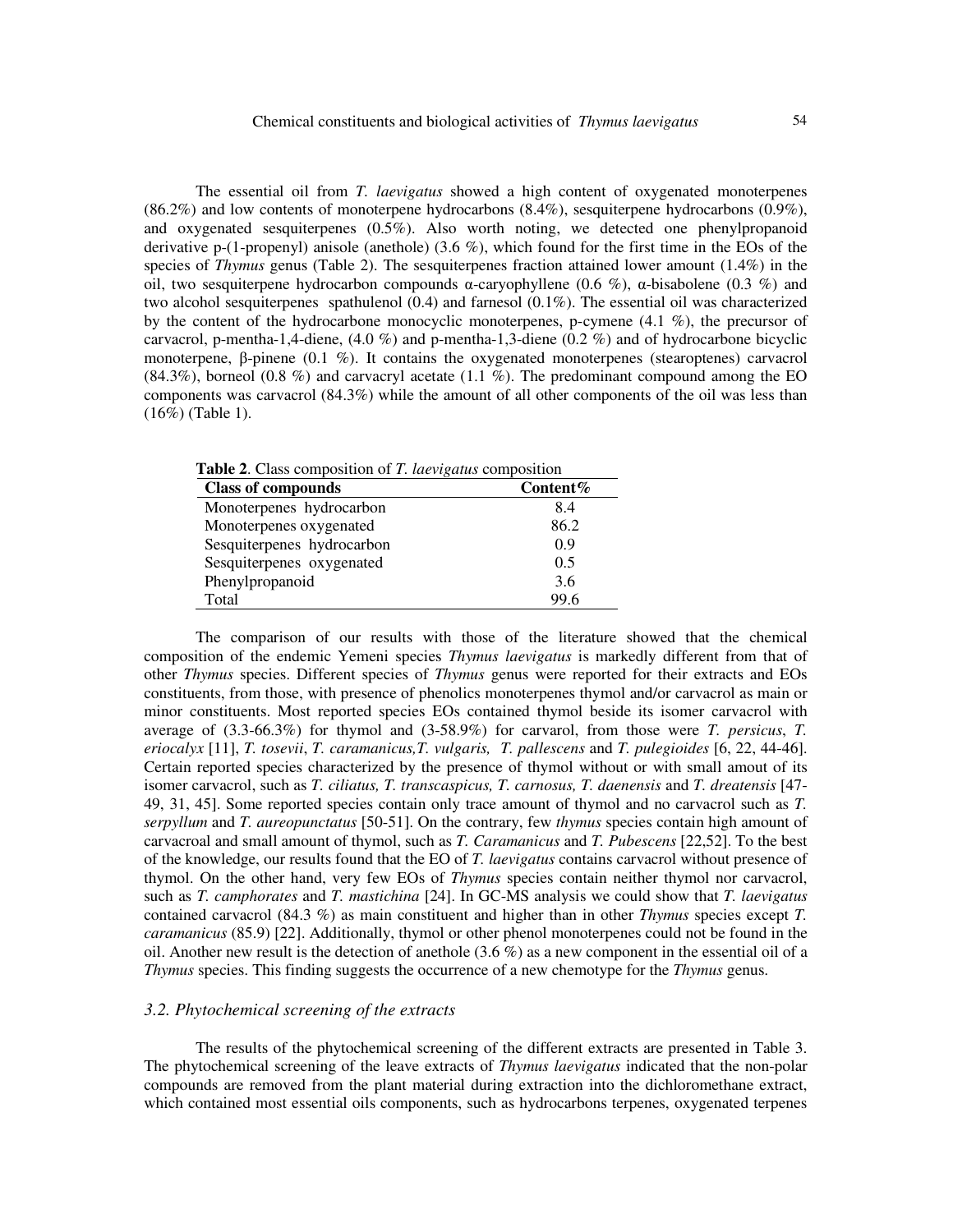(carvacrol) and phenylpropanoid derivative (anethole) besides non-volatile components like triterpenoids. The methanol extract contained non-volatile compounds like flavonoids and phenolic compounds. On the other hand, the water extract lacks phenolic compounds. In generally, TLC analysis of the dichloromethane extract revealed the presence of volatile components with carvacrol and anethole as main active constituents while the analysis of the methanol extract revealed the presence of the non-volatile components with flavonoids and phenols as its main active constituents (Table 3).

| <b>Extracts</b> | <b>Phytochemical constituents</b>                                                        |
|-----------------|------------------------------------------------------------------------------------------|
| Dichloromethane | volatile oils, terpenoids, sesquiterpenoids, triterpenoids,<br>phenylpropanoids, tannins |
| Methanol        | flavonoids, tannins, anthraquinones, phenolic compounds                                  |
| water           | saponins, reducing sugar                                                                 |

**Table 3**. Phytochemical screening of the extracts

To the best of our knowledge, the essential oil and extracts composition and the antimicrobial and antioxidant activities of *T. laevigatus,* have been not reported before and therefore our results can be evaluated as the first report about the antimicrobial and antioxidant properties in respect to the chemical composition. The investigation of the different extracts of the *Thymus* species increased during the last years to obtain non-volatile constituents, such as flavonoids [26-28] besides the investigation of the volatile constituents, such phenol terpenes and to study their biological activities.

# *3.3. Antimicrobial activities of the extracts*

The results of the antibacterial and antifungal screening of dichloromethane, methanol and water extracts of the dried leaves of *T. laevigatus* against five bacteria and against six human fungi species are summarized in Table 4 (inhibition zones in the agar diffusion assay) and Table 5 (MIC values). An inhibition zone  $> 15$  mm in the agar diffusion assay was considered as a high antimicrobial activity. The controls utilized to evaluate the antimicrobial activities of plant extracts are standard antibiotics. Both dichloromethane and methanol extracts showed stronger antibacterial activity against *S. aureus* (50µg/mL) in comparison with reference drug. In the contrast, both of extracts showed only moderate activities against *B. subtilis* and *E. coli*. Dichloromethane extract showed weak activity against *M. flavus* and moderate activity against *P. aeruginosa* while methanol extract showed very strong activity against *M. flavus* (250 µg/mL) and against *P. aeruginosa* (125 µg/mL). Interestingly, the specific antibacterial activity of methanol extract activity against Gramnegative bacterium *P. aeruginosa* (125 µg/mL) that was better and stronger in comparison with the reference drug Gentamicin (Table 4 and 5).

On other hand, both methanol and dichloromethane extracts showed better and stronger antifungal activity than of the reference drug, against *T. mentogrophytes* (inhibition zones 40 mm and 42 mm, 25 mm resp.) and *A. fumigatus* (inhibition zone 40 mm and 30 mm, 25 mm resp.), but nystatin has better antifungal activity against *A. corymbifera*. In the contrast, the methanol extract showed better antifungal activity against all three *Candida* species in comparison to dichloromethane extract and to the reference drug. To the best of the knowledge it is the first time to identify the human antifungal activities of *Thymus* species against the fungi strains *A. corymbifera, T. mentogrophytes and T. Mentagrophytes* (Table 4). On the contrary, water extract has no antimicrobial activity.

Our results showed that the dichloromethane extract was more active against Gram-positive than against Gram-negative bacteria. This result confirmed the evidence that Gram-positive bacteria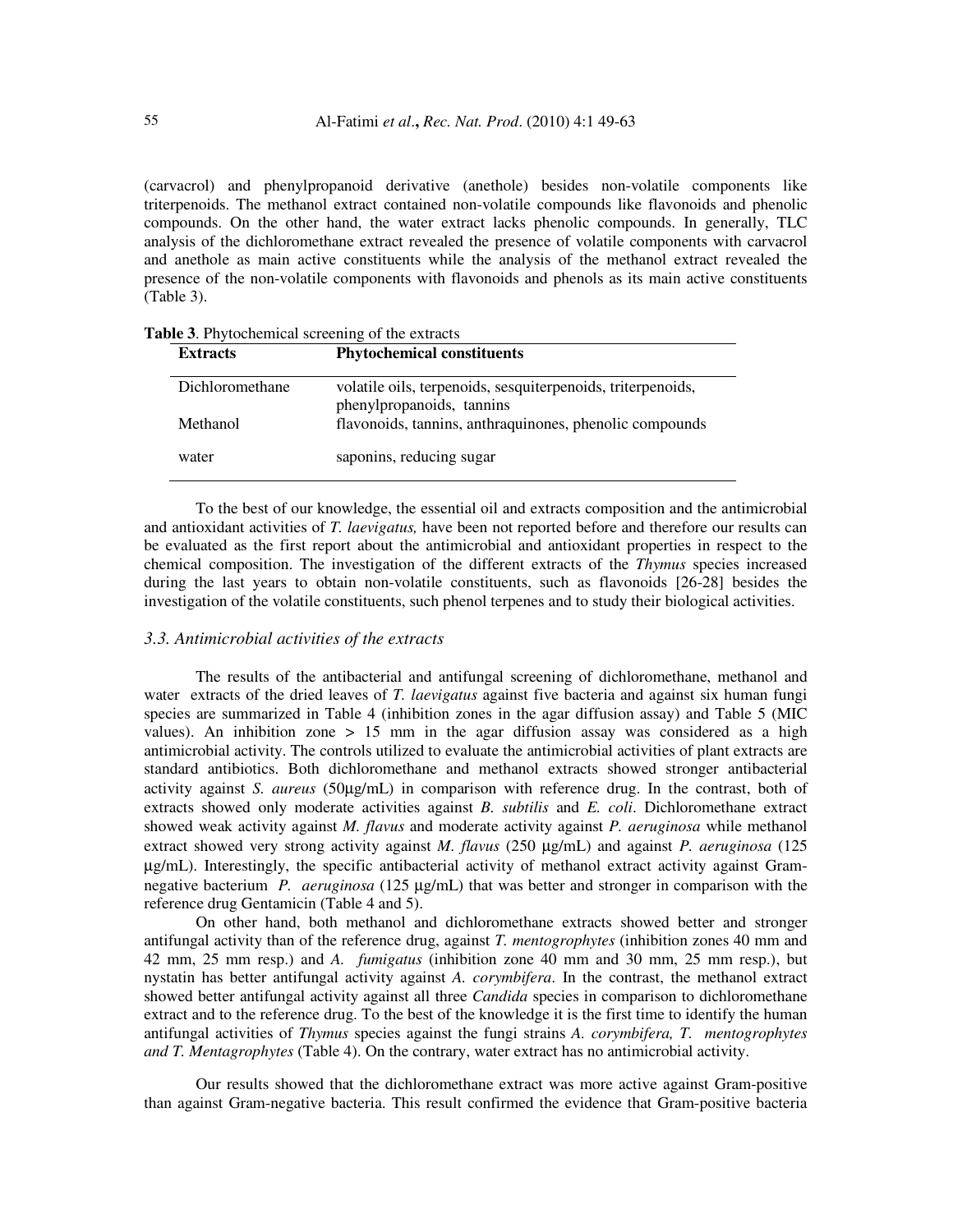are more susceptible to essential oils contents than Gram-negative bacteria [4-8, 53-60]. It seems that the responsible non-polar antibacterial components of the EO of the plant could be isolated with the solvent dichloromethane. Several studies have identified the volatile phenol, carvacrol, as responsible compound for the antimicrobial activity of the essential oils of *Thymus* species [54-61]. Anethole was also, reported as main antimicrobial component of EOs of other species belongs to Lamaiceae [29, 62- 65]. Both active compounds indicated through TLC analysis in DCM extract. Therefore, the strong antibacterial activity of DCM against *S. aureus* and its strong narrow antifungal activity thus are related to the major predominant volatile phenol component, carvacrol and to the phenylpropanoid, anethole. The finding, that anethole was reported for the first time in the *Thymus* genus, indicated its specific synergic antifungal activities in the DCM extract. On other hand, volatile terpenes alcohols, such as borneol [54-55,66] and momonterpene hydrocarbons, such as p-cymene [54-56] and pinene [18] were reported to exhibited synergic antimicrobial effects. Therefore, the monoterpene alcohols and hydrocarbons that indicated in the DCM extract can be support additive antimicrobial effects.

|                 | <b>Table 4.</b> Antimicrobial activity of the extracts of <i>Thymus laevigatus</i> leaves, investigated with agar |  |  |  |  |
|-----------------|-------------------------------------------------------------------------------------------------------------------|--|--|--|--|
| diffusion test. |                                                                                                                   |  |  |  |  |

| <b>Microorganisms strains</b>            |    | Diameter of Inhibition zone (mm) <sup>a</sup> |    |           |                 |           |  |
|------------------------------------------|----|-----------------------------------------------|----|-----------|-----------------|-----------|--|
| <b>Bacterial strains</b>                 |    | <b>Extracts</b>                               |    |           | <b>Standard</b> |           |  |
|                                          | D  | M                                             | W  | Nys.      | Amp.            | Gen.      |  |
| <i>Bacillus subtilis</i> (ATCC 6059)     | 15 | 15                                            | 8  | NT        | 28              | NT        |  |
| Escherichia coli (ATCC 25922)            | 15 | 15                                            | 8  | NT        | NT              | 15        |  |
| Micrococcus flavus (SBUG 16)             | 8  | 20                                            | 8  | <b>NT</b> | 31              | NT        |  |
| Pseudomonas aeruginosa (ATCC             | 15 | 20                                            | 8  | <b>NT</b> | NT              | 18        |  |
| 27853)                                   |    |                                               |    |           |                 |           |  |
| Staphylococcus aureus (ATCC 29213)       | 35 | 30                                            | 10 | NT        | 26              | NT        |  |
| <b>Fungal strains</b>                    |    |                                               |    |           |                 |           |  |
| Absidia corymbifera (100798)             | 25 | 26                                            | 8  | 28        | NT              | NT        |  |
| Aspergillus fumigatus (13550/99)         | 40 | 30                                            | 8  | 25        | NT              | <b>NT</b> |  |
| Candida albicans (ATCC 90028)            | 20 | 28                                            | 8  | 26        | NT              | NT        |  |
| Candida krusei (ATCC 90878)              | 21 | 29                                            | 8  | 25        | <b>NT</b>       | NT        |  |
| Candida maltosa (SBUG 17)                | 10 | 25                                            | 8  | 25        | <b>NT</b>       | <b>NT</b> |  |
| Trichophyton mentagrophytes<br>(05/2004) | 40 | 42                                            | 8  | 25        | NT              | NT        |  |

<sup>a</sup>Values are inhibition zone diameter (mm); D, dichloromethane; M, methanol; W, water; (conc, 2 mg/disc); Amp, ampicillin (10 µg/disc); Gen, gentamicin (10 mg/disc); Nys, nystatin (100 µg/disc); NT: not tested; negative controls did not show any activity.

In the case of methanol extract, TLC analysis identified the presence of the non-volatile components of the plant, phenols and flavonoids. Our results indicated that the combination of nonvolatile phenols and flavonoids in methanol extract insert better and stronger antibacterial and antifungal activities compared with the combination of the volatile components of DCM extract. Interestingly, our results showed that the combination effects of methanol extracts had the best synergetic effect against all tested bacteria strains, especially against Gram-negative bacterium *Pseudomonas aeruginosa*, which was reported as antibiotic-resistant and weak or moderate sensitive to the other *Thymus* species oils or extracts, such as *Thymus revolutus* [15]. This suggests that the nonvolatile polar compounds of *T. Laevigatus* leaves, such as flavonoids, were soluble in methanol could be the main active compounds in this plant. Our previous study reported that methanol is a better solvent for extraction of antimicrobial natural compounds from some Yemeni medicinal plants, than DCM and water [34-35]. This observation was evidenced in our present study. On the other hand, the lack of antimicrobial activity of the water extract is, probably, due to the absence of the phenolic components.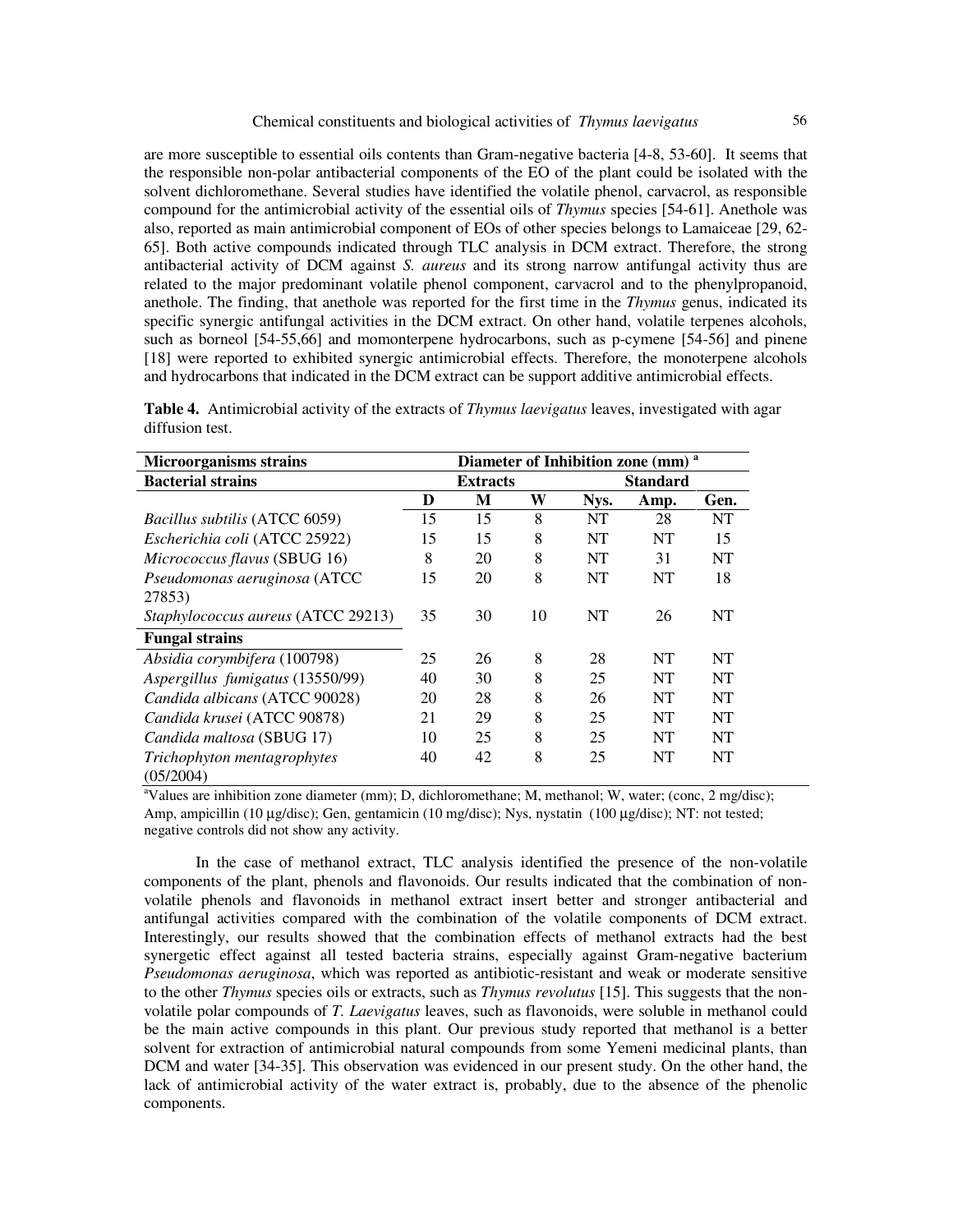| <b>Bacteria strains</b> | $MIC$ in $\mu g/mL$   |       |       |                  |            |  |
|-------------------------|-----------------------|-------|-------|------------------|------------|--|
|                         | <b>Plant Extracts</b> |       |       | <b>Standard</b>  |            |  |
| Gram-positive           | D                     | М     | W     | <b>Ampicilin</b> | Gentamicin |  |
| Bacillus subtilis       | >1000                 | >1000 | >1000 | NT               | NT         |  |
| Micrococcus flavus      | >1000                 | 250   | >1000 | 0.25             | NT         |  |
| Staphylococcus aureus   | 50                    | 50    | >1000 | 0.05             | NT         |  |
| Gram-negative           |                       |       |       |                  |            |  |
| Escherichia coli        | >1000                 | >1000 | >1000 | NT               | NT         |  |
| Pseudomonas aeruginosa  | >1000                 | 250   | >1000 | NT               | NT         |  |

**Table 5.** MIC values of the antibacterial activity of the extracts of *Thymus laevigatus* leaves

D, dichloromethane; M: methanol; W: water; NT: Not tested.

Several studies have demonstrated the antimicrobial activity the essential oils and/or the extracts of many species of the genus *Thymus* rich in volatile phenols and/or volatile alcohols [4- 31,66-71]. The comparison of our results for the endemic species *Thymus laevigatus* with those from the literature for other *Thymus* species revealed that the antimicrobial activities of the extracts of the leaves of the Yemeni endemic species were markedly broader and stronger than those of the essential oils or extracts of other *Thymus* species. *T. vulgaris* [3,44], *T. persicus, T. eriocalyx* [11], *T. baeticus, T. kotschyanus, T. pectinatus, T. eigii,* and *T. daenensis* [5,8,20-21,31] showed antibacterial activity less than of *Thymus laevigatus*. The essential oils of *Thymus vulgaris* L., *Thymus tosevii* L. [6], *Thymus pulegioides* [46] showed antifungal activities against other fungi strains. The most of the species of *Thymus* genus have been investigated for their antimicrobial properties against some bacteria and fungi, depending on thymol and its isomer carvacrol [8,11,22,44] and other species depending on thymol as main constituents [3,14,31,51,45]. We report here for the first time the antimicrobial activities of the endemic Yemeni plant *T. laevigatus* depending on its content of carvacroal as main constituent. Otherwise the content of carvacrol (84.3 %) in the Yemeni endemic plant *T. laevigatus* is higher than in other *Thymus* species. The antimicrobial effects of carvacrol are described already for carvacrol as component of oregano [72]. We assume that mainly carvacrol is responsible for the observed antimicrobial activities of *T. laevigatus* and that anethole causes synergic effects. There are no reports on the antimicrobial activity of essential oils or their major constituents towards human pathogenic fungi in comparison to their activities against plant pathogenic fungi [4, 15, 46, 70]. The high amounts of carvacrol (84.3%) with low amounts of all other volatile components less than (16%) and the presence of anethole in the plant are responsible for its significant antimicrobial activities. Moreover the non-volatile phenols in methanol extract showed better and stronger antimicrobial activity than the reported *Thymus* species extracts, which showed different antimicrobial activities depended on their volatile contents.

## *3.4. Antioxidant activities of the extracts*

The results of the antioxidant activities of the dichloromethane, methanol and water extracts were comparable with the effect of ascorbic acid in Table 6. The DCM extract showed an antioxidant activity (28.0 µg/mL); only two times lower than that of the reference drug ascorbic acid (14.7  $\mu$ g/mL). In contrast, the methanol extract showed an antioxidant activity (14.9  $\mu$ g/mL), two times stronger than that of the DCM extract. It showed similar antioxidant activity to the reference drug ascorbic acid (14.7µg/mL). On the contrary, the activity of the aqueous extract was very small (Table 6). The results of this study clearly indicate that *T. laevigatus* contains non-polar and polar antioxidants, which could be separated by the solvents DCM and methanol. These data were further supported by phytochemical screening, indicating that the strong antioxidative potential of the DCM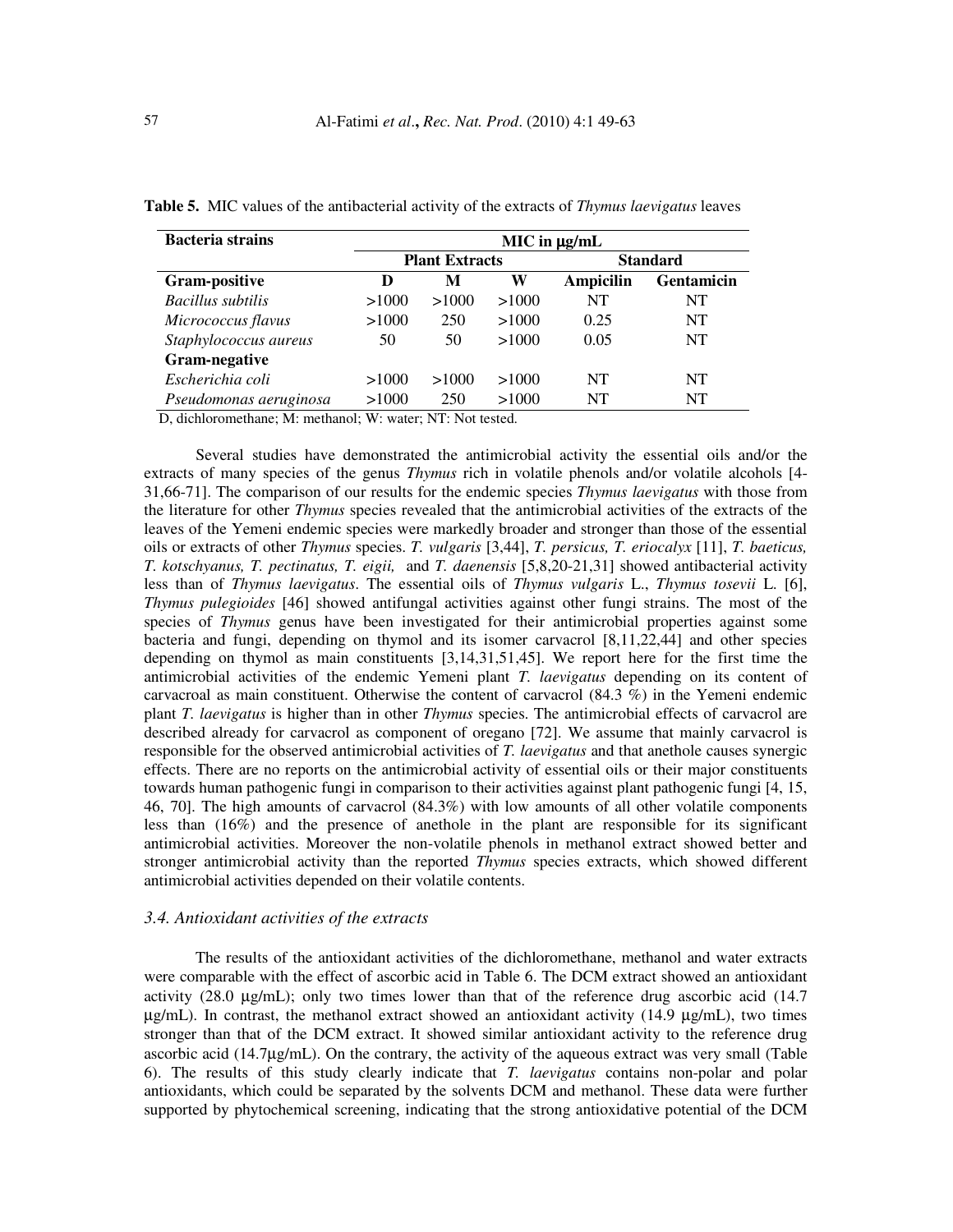extract was closely related to the high content of carvacrol [22, 73-76] and low content of to the anethole [62, 63, 77], which have been reported as antioxidants natural compounds. Anethole, which is reported in *Thymus* genus for the first time, was responsible with carvacroal for the antioxidant activities the in dichloromethane extract. The DCM extract was showed stronger antioxidant activities in comparison with the carvacrol and with EO of *T. caramanicus* which contains the highest carvacrol content (85.9%) [22]. This result guide to the observation, that the combination of one phenol monoterpene compound with one volatile phenylpropanoid compound, can insert stronger synergistic effect on the antioxidant potential than that of the combination of two different phenol monoterpenes. Additionally, our result supported the observation that the presence of carvacrol in high content more than (80%) and the other volatile components in small amount less than (16%) of oil showed better antioxidant [22]. The antioxidative capacity of the DCM extract of *T. laevigatus* could be attributed to the presence of high amount of carvacrol and low amount of anethole, which were better and stronger than that of the reported combination of carvacrol and its isomer thymol in other *Thymus* species [16- 19]. We thought that the presence of other volatile phenolic compounds more other than carvacrol insert antagonist effect on the antioxidant of the oil.

**Table 6.** Cytotoxic activity against FL cells and free radical scavenging activity in the DPPH assay for the extracts of *Thymus laevigatus* leaves

| <b>Extracts</b> | $IC_{50}$ ( $\mu$ g/mL)                    |                                                |  |  |  |
|-----------------|--------------------------------------------|------------------------------------------------|--|--|--|
|                 | <b>Free radical</b><br>scavenging activity | <b>Cytotoxicity against</b><br><b>FL-cells</b> |  |  |  |
| Dichloromethane | 28.0                                       | 276.6                                          |  |  |  |
| Methanol        | 14.9                                       | 298.8                                          |  |  |  |
| water           | >1000                                      | >1000                                          |  |  |  |
| Ascorbic acid   | 14.7                                       |                                                |  |  |  |

In the contrast, the active components of the methanol extract were identified through TLC method as non-volatile phenols and flavonoids. The antioxidant activities of non-volatile phenols and high polarity phenolic components and flavonoids have been reported in the literature [23,26,27,75]. The measured antioxidant activity of the methanol extracts of *T. laevigatus* was stronger than that of other *Thymus* species EOs [16-19, 24] and extracts [20-23]. These results suggest that the combination of non-volatile phenols and flavonoids in methanol extract exhibits stronger antioxidative activity than the combination of carvacrol and anethole in DCM extract.

 In summary, our results clearly demonstrated that dichloromethane and methanol extracts of *T. laevigatus* displayed a potent antimicrobial with antioxidant effect. Furthermore, the antimicrobial and antioxidant activity of *T. laevigatus* seems to depend on the carvacrol, anethole and the flavonoids, as main active components. The non-polar extract obtained from *Thymus laevigatus* was effective scavengers of free radicals. The use of polar solvent, such as methanol resulted in the isolation of more effective fractions, which contained higher concentration of phenolic components as compared with the some fractions isolated with lower polarity solvent (dichloromethane).

# *3.5. Cytotoxic activities of the extracts*

The results of cytotoxicity of the extracts on the FL-cell lines were shown in Table 6. The cytotoxicity of the DCM extract was stronger than that of the methanol. Carvacrol and anethole are also known to possess modest cytotoxic activity. Phenylpropanoids were more studied for their cytoctoxicity than the monoterpenes [78-80]. Therefore, the cytotoxicity of the DCM extract could be due to the synergistic effects of anethole with the main constituent carvacrol. The other monoterpenes and sesquiterpene compounds present small percentage; therefore they could not be the main compounds responsible for the observed cytotoxic activity of the DCM extract. These results indicated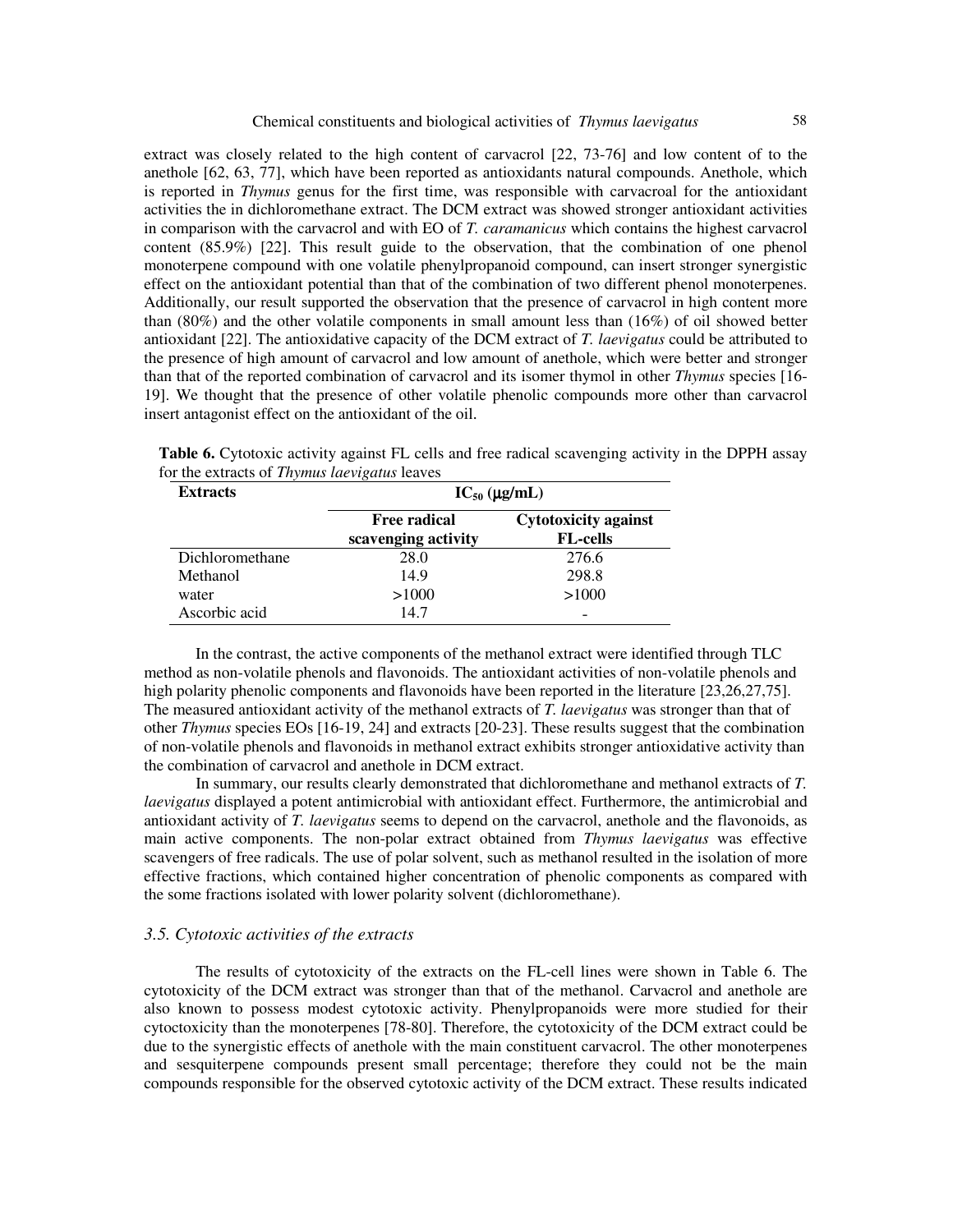that the volatile phenol component of *T. laevigatus* showed more cytotoxic activity than the nonvolatile components of methanol extract.

# **4. Conclusion**

To our knowledge, this is the first study on the phytochemical investigation of the extracts and of the essential oil of dried leaves of *T. laevigatus*. The endemic plant oil contains no phenol terpenes except carvacrol with highest content (84.3%), while the other volatile components presented less than (16%). Moreover, the oil contains anethole, as a phenylpropanoid derivative. These results suggest the finding of new chemotype for the *Thymus* species.

Besides, it is the first report to provide data about the biological activities of the dichloromethane, methanol and water extracts obtained from the leaves of endemic *T. laevigatus* commonly used in Yemen as folk medicine. In summary, the antimicrobial and antioxidant activities of the methanol extract were better and stronger than of dichloromethane extract. But both of the extracts showed the same antibacterial and antifungal potency against some antimicrobial strains. On the contrary water extract was inactive. Interestingly, the methanol extract of *Thymus laevigatus* possess strong antifungal potential against all human pathogenic fungi and against most bacteria strains, specially against *Pseudomonas aeruginos*, which resists all single actions of synthetic drugs. These results indicate that the non-volatile components of the methanol extract are considered to represent low risk for resistance development by pathogenic microorganisms. Moreover, methanol extract showed stronger antioxidant and less cyotoxic activity than DCM extract. Our phytochemical results showed that the volatile active components carvacrol and *trans*-anethole in the EO could be isolated by the non-polar solvent DCM. The new finding of this chemotpe caravcrol/anethole explains the specific biological activities of DCM extract. On the contrast, the active components of the methanol were identified as non-volatile phenolic and flavonoids components.

 In conclusion, the plant can also represent a useful source of antimicrobial and antioxidative volatile and non-volatile constituents, which can easily isolate by the non-polar solvent DCM and the polar solvent methanol. Therefore, it is suggested that further studies should be performed on the isolation and identification of the active non-volatile components of the methanol extract of the plant. These results may be providing a starting point for the investigations to exploit new natural antimicrobial and antioxidant substances.

 In conclusion, our results corroborate the importance of ethnopharmacological surveys in the selection of plants for biological screening. Also, the extensive use of this plant by the local people in Yemen as a general antiseptic (mouth, throat, skin) to treat respiratory infections and gastro-intestinal disorders can be related to the antimicrobial activity. This study validates the Yemeni traditional preparations of this plant as oil and as leaves powder. The results showed that the use of polar solvent resulted in the isolation of more effective extracts. Therefore, it could be advantageous to use the leaves of the plant as a tincture as it possesses strong antimicrobial activity and to get the highest antioxidant activities. The use of the crude drug as leaves powder contains all the active volatile and non-volatile components of the plant. The plant can be considered as a promising natural source for nutraceuticals and herbal medicinal preparations and used as natural bactericidal and fungicides or as a synergic agent with antibiotics.

#### **Acknowledgments**

We are grateful to thank Deutscher Akademischer Austauschdienst (DAAD) for financing 2 months research stay for Dr. Mohamed Al-Fatimi at Ernst-Moritz-Arndt University Greifswald, Germany.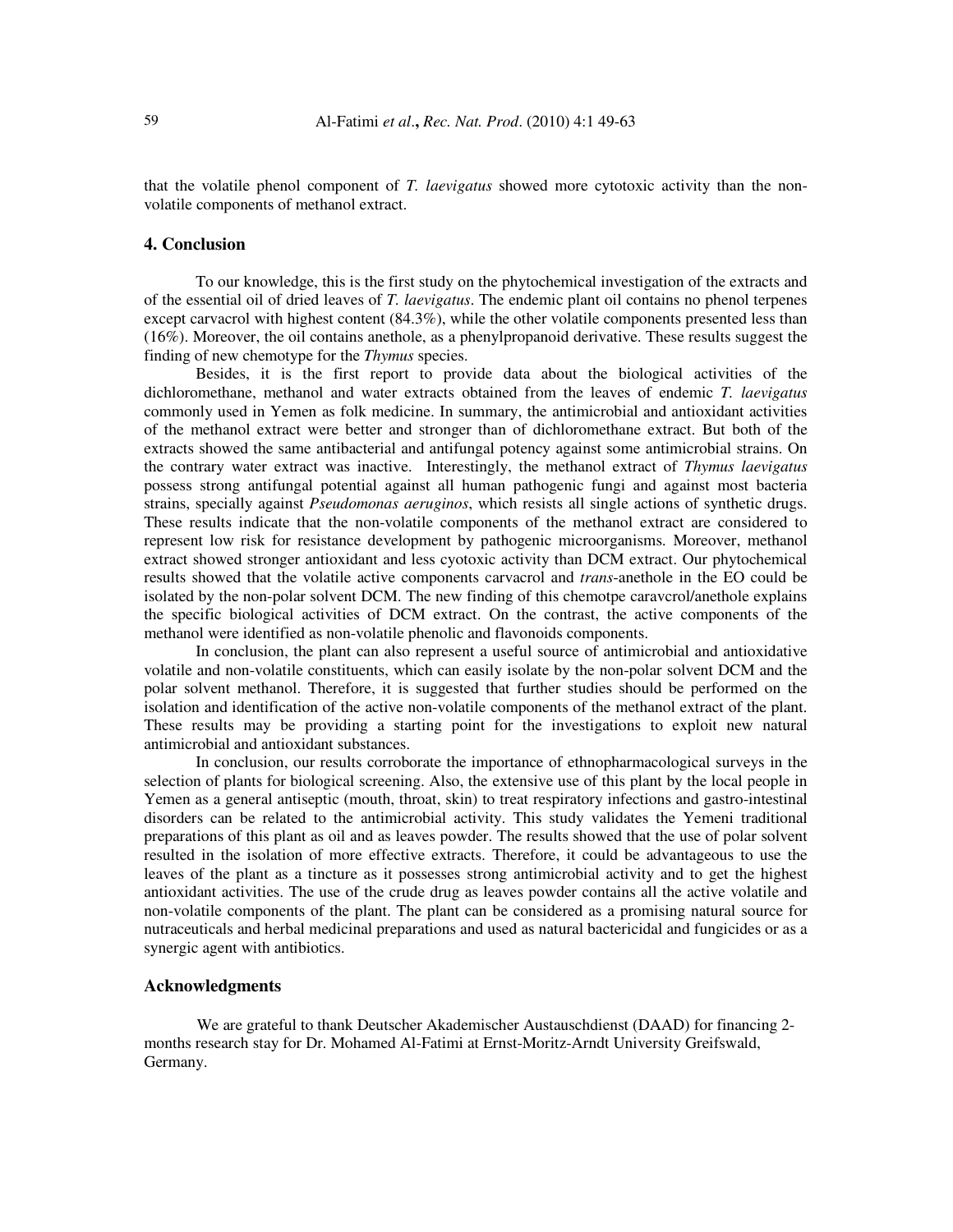## **References**

- [1] S. Cosentino, C.I.G. Tuberoso, B. Pisano, M. Satta, V. Mascia, E. Arzedi and F. Palmas (1999). In vitro antimicrobial activity and chemical composition of Sardinian *Thymus* essential oils. *Lett. Appl. Microbiol*. **29**, 130– 135.
- [2] O. Tzakou, E. Verykokidou, V. Roussis and I. Chinou (1998). Chemical composition and antibacterial properties of *Thymus longicaulis* subsp. chaoubardii oils: Three chemotypes in the same population. *J. Essent. Oil Res*. **10**, 97–99.
- [3] M.V.B. Reddy, P. Angers, A. Gosselin and J. Arul (1998). Characterization and use of essential oil from *Thymus vulgaris* against *Botrytis cinerea* and *Rhizopus stolonifer* in strawberry fruits. *Phytochemistry* **47**, 1515–1520.
- [4] A. Tantaoui-Elaraki, N. Lattaoui, A. Errifi and B. Benjilali (1993). Composition and antimicrobial activity of the essential oils of *Thymus broussonettii*, *T. zygis* and *T. satureioides*. *J. Essent. Oil Res.* **5**, 45–53.
- [5] T. Cruz, M.M. Cabo, M.J. Castillo, J. Jimenez , C. Ruiz and A. Ramos-Cormenzana (1993). Chemical composition and antimicrobial activity of the essential oils of different samples of *Thymus baeticus*  Boiss. *Phytother. Res.* **7**, 92–94.
- [6] M.D. Soković, J. Vukojević, P.D. Marin, D.D. Brkić, V. Vajs, and L.J. van Griensven (2009). Chemical composition of essential oils of *Thymus* and *Mentha* species and their antifungal activities, *Molecules*. **14**, 238-49.
- [7] H. Laouer, N. Boulaacheb, S. Akkal, U.J. Meierhenrich, N. Baldovini and S. Prado (2009 ). Composition and in vitro antimicrobial activities of the essential oils of two populations of *thymus numidicus* poiret. *J. Essent. Oil Res.* **21**, 374-377
- [8] M.J. Mohammed and F.A. Al-Bayati (2009). Isolation and identification of antibacterial compounds from *Thymus kotschyanus* aerial parts and *Dianthus caryophyllus* flower buds. *Phytomedicine* **16**, 632- 7.
- [9] R. Giordani, Y. Hadef and J. Kaloustian (2008). Compositions and antifungal activities of essential oils of some Algerian aromatic plants. *Fitoterapia* **79**, 199–203
- [10] N. Sarac and A. Ugur (2008). Antimicrobial activities of the essential oils of *Origanum onites* L., *Origanum vulgare* L. subspecies hirtum (Link) Ietswaart, *Satureja thymbra* L. and *Thymus cilicicus* Boiss. & Bal. growing wild in Turkey. *J. Med. Food*. **11**, 568-573
- [11] G.R. Talei and M.H. Meshkatalsadat (2007). Antibacterial activity and chemical constitutions of essential oils of *Thymus persicus* and *Thymus eriocalyx* from west of Iran. *Pak. J. Biol. Sci*. **10**, 3923- 3926.
- [12] T. Dob, D. Dahmane, T. Benabdelkader and C. Chelghoum (2006). Studies on the essential oil composition and antimicrobial activity of *Thymus algeriensis* Boiss. et Reut. *International Journal of Aromatherapy*, **16**, 95-100
- [13] A.D. Azaz, H.A. Irtem, M. Kurkcuoǧlu and K.H.C. Baser (2004). Composition and the in vitro Antimicrobial Activities of the Essential Oils of some *Thymus* Species. *Z. Naturforsch. - Section C- J. Biosci.* **59**, 75-80.
- [14] I. Rasooli and S.A. Mirmostafa (2002). Antibacterial properties of *Thymus pubescens* and *Thymus serpyllum* essential oils. *Fitoterapia* **73**, 244–250.
- [15] S. Karaman, M. Digrak, U. Ravid and A. Ilcim (2001). Antibacterial and antifungal activity of the essential oils of *Thymus revolutus* Celak from Turkey. *J. Ethnopharmacol*. **76,** 183–186.
- [16] S. Bounatirou, S. Smiti, M.G. Miguel, L. Faleiro, M.N. Rejeb, M. Neffati, M.M. Costa, A.C. Figueiredo, J.G. Barroso and L.G. Pedro (2007). Chemical composition, antioxidant and antibacterial activities of the essential oils isolated from Tunisian *Thymus capitatus* Hoff. et Link. *Food Chem*. **105**, 146–155
- [17] M. Hazzit, A. Baaliouamer. M.L. Fabeiro and M.G. Miguel (2006). Composition of the essential oils of *Thymus* and *Onganum* species from Algeria and their antioxidant and antimicrobial activities. *J. Agric. Food Chem*. **54**, 6314-6321
- [18] H.J.D. Dorman and S.G. Deans (2004). Chemical Composition, Antimicrobial and In Vitro Antioxidant Properties of *Monarda citriodora* var. *citriodora*, *Myristica fragrans*, *Origanum vulgare* sp. *hirtum*, *Pelargonium* sp. and *Thymus zygis* Oils . *J. Essent. Oil Res.* **16**, 145-150.
- [19] A. Sokmen, M. Gulluce, H.A. Akpulat, D. Daferera, B. Tepe, M. Polissiou, M. Sokmen and F. Sahin (2004). The in vitro antimicrobial and antioxidant activities of the essential oils and methanol extracts of endemic *Thymus spathulifolius*. *Food Control*, **15,** 627-634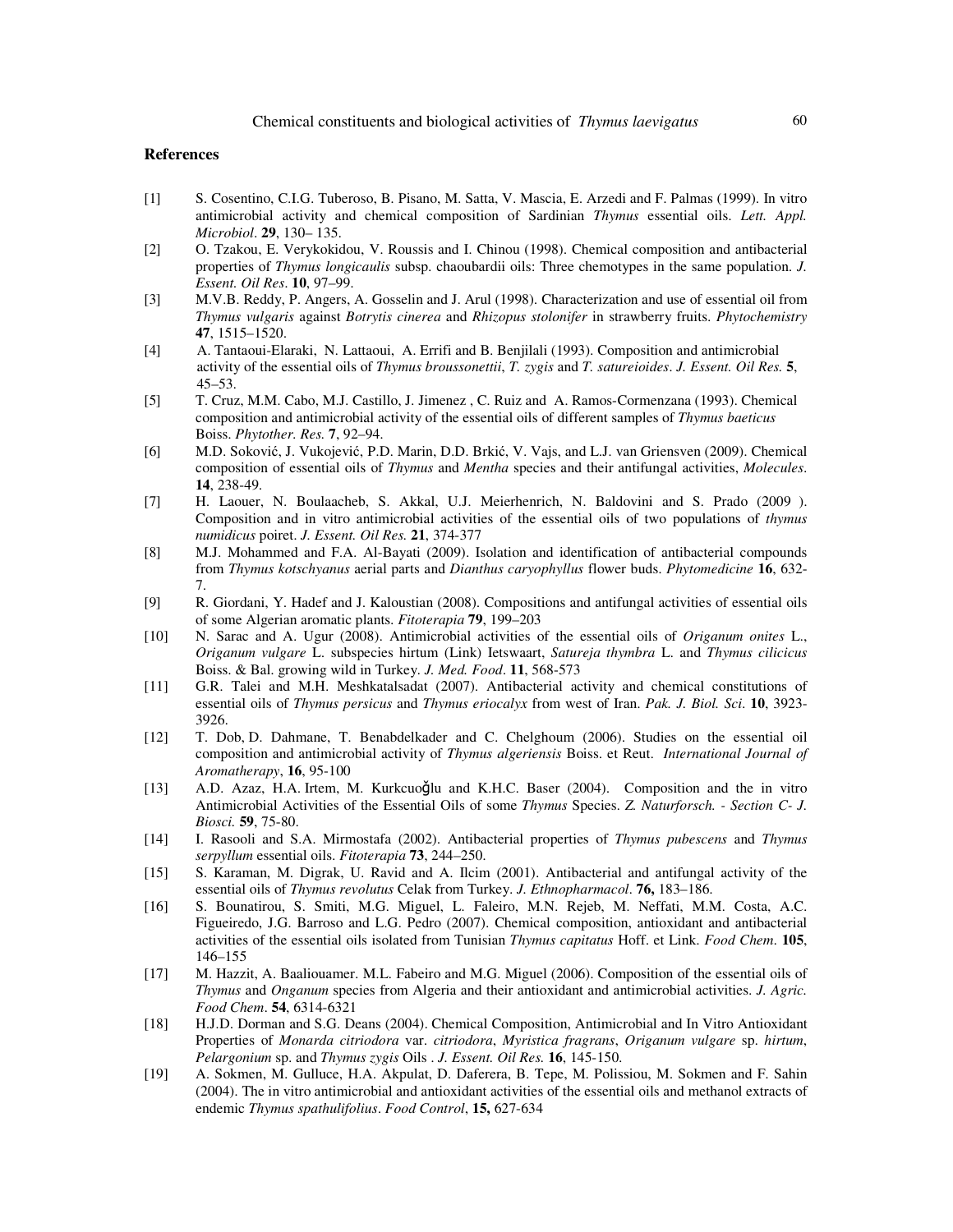- [20] G. Vardar-Unlu, F. Candan, A. Sokmen, D. Daferera, M. Polissiou, M. Sokmen, E. Donmez and B. Tepe (2003). Antimicrobial and antioxidant activity of the essential oil and methanol extracts of *Thymus pectinatus* Fisch. et Mey. Var. *pectinatus* (Lamiaceae). *J. Agric. Food Chem*. **51**, 63–67.
- [21] B. Tepe, D. Daferera, M., Sokmen, M., Polissiou and A. Sokmen (2004). In vitro antimicrobial and antioxidant activities of the essential oils and various extracts of *Thymus eigii* M. Zohary et P.H. Davis. *J. Agric. Food Chem.* **52**, 1132–1137.
- [22] J. Safaei-Ghomi, A.H. Ebrahimabadi, Z. Djafari-Bidgoli and H. Batooli (2009). GC/MS analysis and in vitro antioxidant activity of essential oil and methanol extracts of *Thymus caramanicus* Jalas and its main constituent carvacrol. *Food Chem.* **115**, 1524–1528
- [23] H. Ismaili, L. Milella, S. Fkih-Tetouani, A. Ilidrissi, A. Camporese, S. Sosa, G. Altinier, R. Della Loggia and R. Aquino (2004). In vivo topical anti-inflammatory and in vitro antioxidant activities of two extracts of *Thymus satureioides* leaves. *J. Ethnopharmacol*. **91**, 31–36.
- [24] G. Miguel, M. Simões, A.C. Figueiredo, J.G. Barroso, L.G. Pedro and L. Carvalho (2004). Composition and antioxidant activities of the essential oils of *Thymus caespititius*, *Thymus camphoratus* and *Thymus mastichina*. *Food Chem.* **86**, 183-188.
- [25] A. Kabouche, Z. Kabouche and C. Bruneau (2005). Analysis of Essential Oil of *Thymus numidicus* (Poiret.) From Algena. *Flavour Fragr. J.* **20**, 235-236.
- [26] M. Wang, J. Li, G.S. Ho, X. Peng and C.T. Ho (1998). Isolation and identification of antioxidative flavonoid glycosides from thyme (*Thymus vulgaris* L). *Journal Food Lipids*. **5**, 313–321.
- [27] K. Miura and N. Nakatami (1989). Antioxidative activity of flavonoids from thyme (*Thymus vulgaris*  L.). *Agric. Biol. Chem*. **53**, 3043–3045.
- [28] M.J. Jordan, R.M. Martınez, C. Martınez, I. Monino, J.A. Sotomayor (2009). Polyphenolic extract and essential oil quality of *Thymus zygis* ssp. *gracilis* shrubs cultivated under different watering levels. *Ind. Crops prod*. **2 9**, 145–153.
- [29] F. A. Al-Bayati (2008). Synergistic antibacterial activity between *Thymus vulgaris* and *Pimpinella anisum* essential oils and methanol extracts. *J. Ethnopharmacol*. **116**, 403–406.
- [30] F. Sahin, M. Güllüce, D. Daferera, A. Sökmen, M. Sökmen, M. Polissiou, G. Agar and H. Özer (2004). Biological activities of the essential oils and methanol extract of *Origanum vulgare* ssp. *vulgare* in the Eastern Anatolia region of Turkey. *Food Control*, **15**, 549-557.
- [31] F. Mojab, M. Poursaeed, H. Mehrgan and S. Pakdaman (2008). Antibacterial activity of *Thymus daenensis* methanolic extract. *Pak. J. Pharm. Sci*. **21**(3):210-3.
- [32] A. Alkhulaidi and J.J. Kessler (2001). Plants of Dhamar (Yemen), Obadi Studies & Publishing Centre, Sana'a, Yemen
- [33] A. Schopen (1983). Traditionelle Heilmittel in Jemen. Franz Steiner Verlag GmbH, Berlin.
- [34] M. Al-Fatimi, U. Friedrich, and K. Jenett-Siems (2005). Cytotoxicity of plants used for traditional medicine in Yemen. *Fitoterapia* **76**, 355–358.
- [35] M. Al-Fatimi, M. Wurster, G. Schröder, and U. Lindequist (2007). Antioxidant, antimicrobial and cytotoxic activities of selected plants from Yemen. *J. Ethnopharmacol*. **111**, 657-666.
- [36] H. Wagner and S. Bladt (2009). Plant drug Analysis, A thin Layer Chromatography. Springer, Heidelberg, Germany
- [37] A.W. Bauer, W.M.M. Kirby, J.C. Sheriss and M. Turck (1966). Antibiotic susceptibility testing by standardised single method. *Am. J. Clin. Pathol*. **45**, 493–496.
- [38] DIN, Deutsche Institution für Normung e.V., 2004. DIN Taschenbuch 222, Medizinische Mikrobiologie und Immunologie. Beuth-Verlag, Berlin.
- [39] C.M. Mann and J.L. Markham (1998). A new method for determining the minimum inhibitory concentration of essential oils. *J. Appl. Microbiol*. **84**, 538-544.
- [40] A. Sievers, L. Oshinowo, W. Schultze, A. Koch and R. Richter (2000). Einfache dueunnschichtchromatographische Pruefung auf antioxidative Verbindungen mit demDPPH-test.C35. Camag Bibliography Service. **88**, 14-15.
- [41] W.W. Brand, H.E. Cuvelier and C. Berset (1995). Use of a free radical method to evaluate antioxidant activity. *Food Sci. Technol.* **82**, 25–30.
- [42] T. Lindl and J. Bauer (1989). Zell und Gewebekultur. Gustav-Fischer-Verlag Jena, Berlin, p. 181.
- [43] M. Hilgenfeld, W. Jacob and P. Oehme (1979). Patent DDR 120550, January 30.
- [44] S. Toroglu (2007). In vitro antimicrobial activity and antagonistic effect of essential oils from plant species. *J. Environ. Biol*. **28**, 551-559.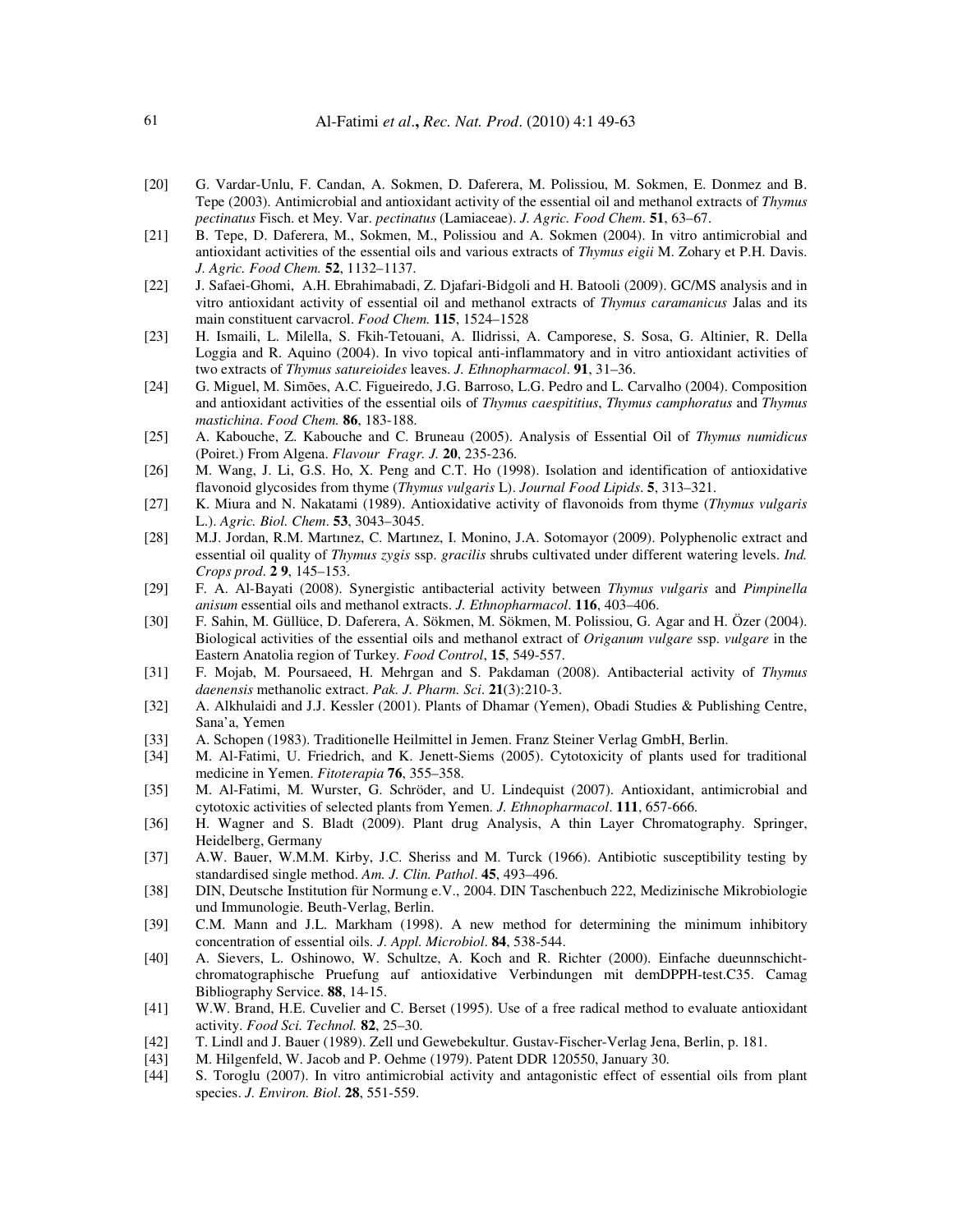- [45] M. Hazzit, A. Baaliouamer, A.R. Veríssimo, M.L. Faleiro and M.G. Miguel (2009). Chemical composition and biological activities of Algerian *Thymus* oils, *Food Chem.* **116**, 714-721.
- [46] E. Pinto, C. Pina-Vaz and L. Salgueiro (2006). Antifungal activity of the essential oil of *Thymus pulegioides* on *Candida, Aspergillus* and dermatophyte Species. *J. Med. Microbiol*. **55**, 1367–1373.
- [47] A. Kabouche, A. Ghannadi, and Z. Kabouche (2009). *Thymus ciliatus*--the highest thymol containing essential oil of the genus. *Nat. Prod. Commun*. **4**, 1251-1252.
- [48] R. Miri, M. Ramezani, K. Javidnia, and L. Ahmadi (2002). Composition of the volatile oil of *Thymus transcaspicus* Klokov from Iran. *Flavour Fragr. J*. **17**, 245–246
- [49] F. Sefidkon, F. Askari, and S. A. Mirmostafa (2001). The essential oil of *Thymus carnosus* Boiss. from Iran. *J. Essent. Oil Res*. **13**, 192–193.
- [50] R.S. Verma, L. Rahman, C.S. Chanotiya, R.K. Verma, A. Singh, A. Yadav, A. Chauhan A.K. Yadav and A.K. Singh (2009). Essential oil composition of *Thymus serpyllum* cultivated in the Kumaon region of western Himalaya, India. *Nat. Prod. Commun*. **4**, 987-988.
- [51] S. Cavara, M. Maksimović and D. Vidic (2009). The essential oil of *Thymus aureopunctatus* (Beck) K. Malý. *Nat. Prod. Commun*. **4**, 415-420.
- [52] F. Sefidkon, F. Askari and M. Ghorbanli (2002). Essential oil composition of *Thymus pubescens* Boiss. et Kotschy ex Celak from Iran. *J. Ess. Oil Res*. **14**, 116–117.
- [53] S. Burt. (2004). Essential oils: their antibacterial properties and potential applications in foods—a review. *Int. J. Food Microbiol.* **94**, 223– 253.
- [54] C.F. Bagamboula, M. Uyttendaele and J. Debevere (2004). Inhibitory effect of thyme and basil essential oils, carvacrol, thymol, estragol, linalool and p-cimene towards Shigella sonnei and S. flexneri. *Food Microbiol*. **21**, 33–42.
- [55] J.M. Kim, M.R. Marshall, J.A. Cornell, J.F. Preston and C.I. Wei (1995). Antibacterial activity of carvacrol, citral and geraniol against *Salmonella typhimurium* in culture medium and on fish cubes. *J. Food Sci*. **60**, 1364–1368.
- [56] A. Ultee, R.A. Slump, G. Steging, and E.J Smid (2000). Antimicrobial activity of carvacrol toward Bacillus cereus on rice. *J. Food Prot*. **63** (5), 620–624.
- [57] A. Nostro, A.R. Blanco, M.A. Cannatelli, V. Enea, G. Flamini, I. Morelli, A.S. Roccaro and V. Alonzo (2004). Susceptibility of methicillin-resistant *staphylococci* to oregano essential oil, carvacrol and thymol. *FEMS Microbiol. Lett*. **230**, 191-195.
- [58] N. Didry, L. Dubreuil and M. Pinkas (1994). Activity of thymol, carvacrol, cinnamaldehyde and eugenol on oral bacteria. *Pharmaceutica Acta Helvetiae*. **69**, 25–28.
- [59] N. Aligiannis, E. Kalpoutzakis, S. Mitaku, and B.I. Chinou (2001). Composition and antimicrobial activity of the essential oils of two *Origanum* species. *J. Agric. Food Chem*. **49**, 4168-4170.
- [60] A. Sivropoulou, E. Papanicolau, C. Nicolaou, S. Kokkini, T. Lanaras and M. Arsenakis (1996). Antimicrobial and cytotoxic activities of *Origanum* essential oils. *J. Agric. Food Chem*. **44**, 1202-1205.
- [61] A. Akgul and M. Kivanc (1989). Sensitvity four foodborne moulds to essential oils from Turkish spices, herbs and citrus peel. *J. Sci. Food Agric*. **47**, 129–132.
- [62] G. Singh, S. Maurya, M.P. de Lampasona and C. Catalan (2006). Chemical constituents, antifungal and antioxidative potential of *Foeniculum vulgare* volatile oil and its acetone extract. *Food Control* **17**, 745– 752.
- [63] I. Gulcın, M. Oktayb, E. Kıreccı and O. I. Kufrevıoglua (2003). Screening of antioxidant and antimicrobial activities of anise (*Pimpinella anisum* L.) seed extracts. *Food Chem.* **83**, 371–382.
- [64] M. De, A.K. De, P. Sen and A.B. Banerjee (2002). Antimicrobial properties of star anise (*Illicium verum* Hook f). *Phytother. Res*. **16**, 94–95.
- [65] A.R. Biliaa, G. Flaminib, V. Tagliolia, I. Morellib and F.F. Vincieria (2002). GC–MS analysis of essential oil of some commercial Fennel teas. *Food Chem.* **76**, 307–310.
- [66] S. G. Griffin, G. Wyllie, J. L. Markham and D. N. Leach (1999). The role of structure and molecular properties of terpenoids in determining their antimicrobial activity. *Flavour Fragr. J*. **14**, 322–332.
- [67] P. Hersch-Martıneza, B.E. Leanos-Mirandab and F. Solorzano-Santos (2005). Antibacterial effects of commercial essential oils over locally prevalent pathogenic strains in Mexico. *Fitoterapia* **76**, 453– 457.
- [68] D. Kalemba and A. Kunicka (2003). Antibacterial and antifungal properties of essential oils. *Curr. Med. Chem*. **10**, 813-829.
- [69] A.C. Figueiredo, J.G. Barroso, L.G. Pedro, L. Salgueiro, M.G. Miguel and M.L. Faleiro (2008). Portuguese *Thymbra* and *Thymus* species volatiles: chemical composition and biological activities. *Curr. Pharm*. *Des.* **14**, 3120-3140.